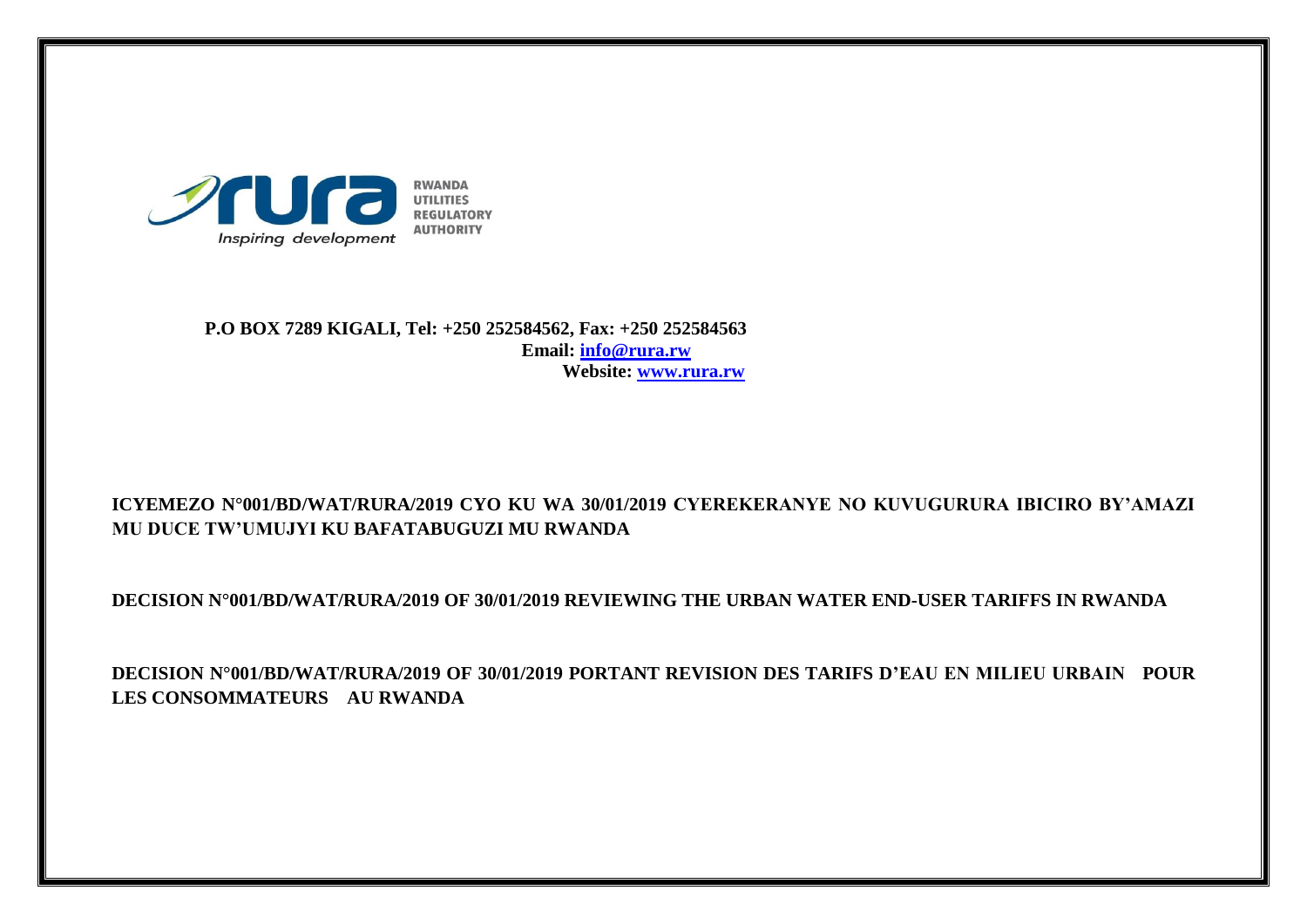#### **ICYEMEZO N°001/BD/WAT/RURA/2019 CYO DECISION N°001/BD/WAT/RURA/2019 DECISION N°001/BD/WAT/RURA/2019 OF KU WA 30/01/2019 CYEREKERANYE NO OF 30/01/2019 REVIEWING THE URBAN 30/01/2019 PORTANT REVISION DES KUVUGURURA IBICIRO BY'AMAZI MU WATER END-USER TARIFFS IN TARIFS D'EAU EN MILIEU URBAIN POUR DUCE TW'UMUJYI KU BAFATABUGUZI MU RWANDA RWANDA LES CONSOMMATEURS AU RWANDA**

| Ingingo ya mbere: Icyo iki cyemezo kigamije                                       | <b>Article One: Purpose of this Decision</b>                            | Article Premier : Objet de la présente décision                                    |
|-----------------------------------------------------------------------------------|-------------------------------------------------------------------------|------------------------------------------------------------------------------------|
| Ingingo ya 2: Abarebwa n'iki cyemezo                                              | <b>Article 2: Scope of this Decision</b>                                | <b>Article 2: Champ d'application</b>                                              |
| Ingingo ya 3: Ivugururwa ry'ibiciro by'amazi ku<br>bafatabuguzi                   | Article 3: Review of water end-user tariffs                             | <b>Article 3: Révision des tarifs d'eau pour les</b><br>consommateurs              |
| Article 4: Igiciro cy'amazi ku mufatabuguzi ku<br>ijerekani ya litiro makumyabiri | <b>Article 4:</b> End user tariff per jerrycan of<br>twenty liters      | Article 4: Tarif d'eau pour le consommateur<br>par jerrican de vingt litres        |
| Ingingo ya 5: Igiciro cy'amazi ku mufatabuguzi<br>wambukiranya umupaka            | <b>Article 5: Transboundary Water Tariff</b>                            | <b>Article 5: Tarif d'eau transfrontalier</b>                                      |
| Ingingo ya 6: Ivanwaho ry'ingingo zinyuranyije<br>n'iki cyemezo                   | <b>Article 6: Repealing provision</b>                                   | <b>Article 6: Disposition abrogatoire</b>                                          |
| Ingingo ya 7: Kumenyekanisha no gutangaza<br>icyemezo cy'Inama Ngenzuramikorere   | Article 7: Notification and publication of the<br><b>Board Decision</b> | Article 7 : Notification et publication de la<br>Décision du Conseil de Régulation |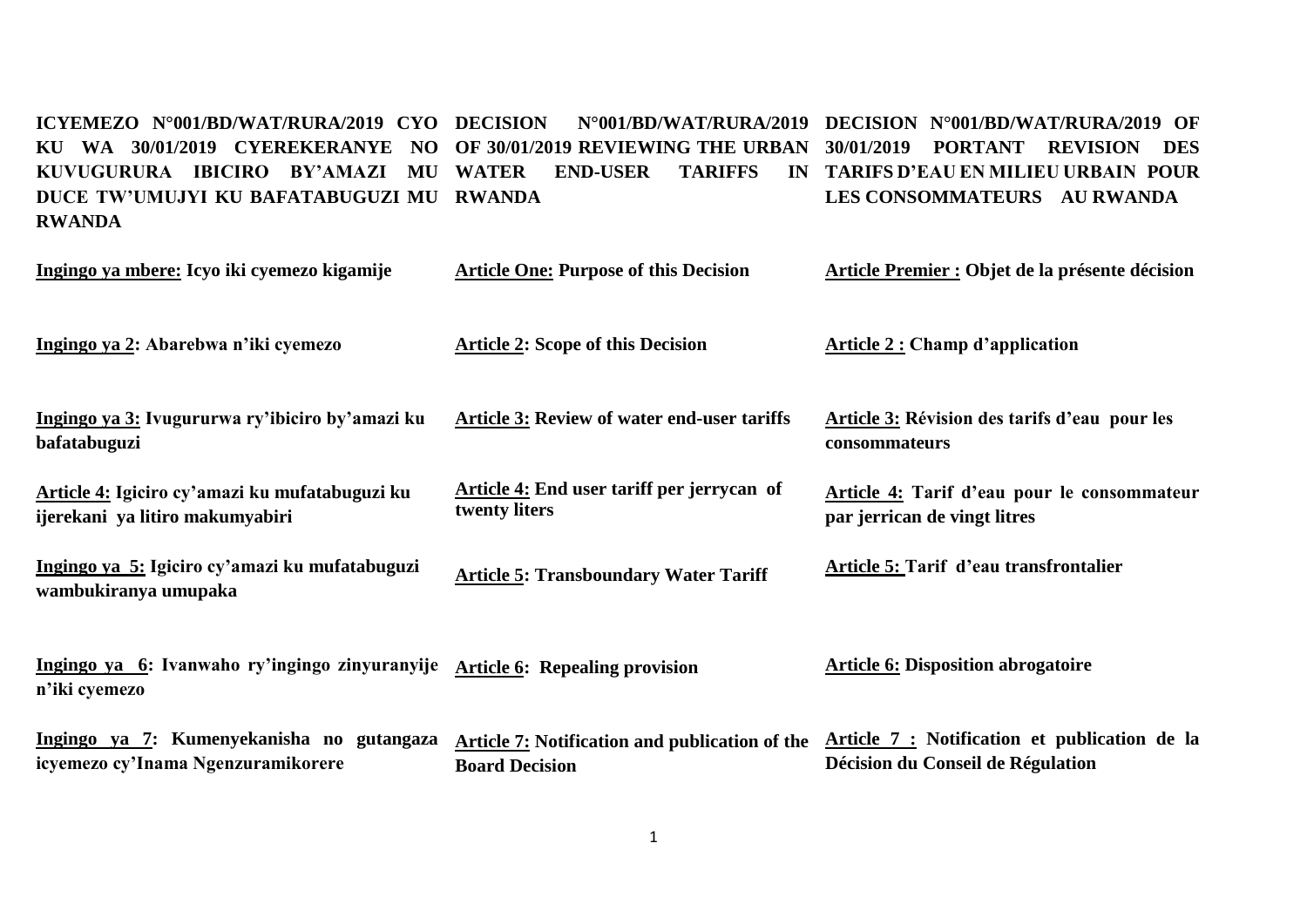**Ingingo ya 8: Igihe iki cyemezo gitangira gukurikizwa** 

**Article 8: Coming into force** 

**Article 8 : Entrée en vigueur**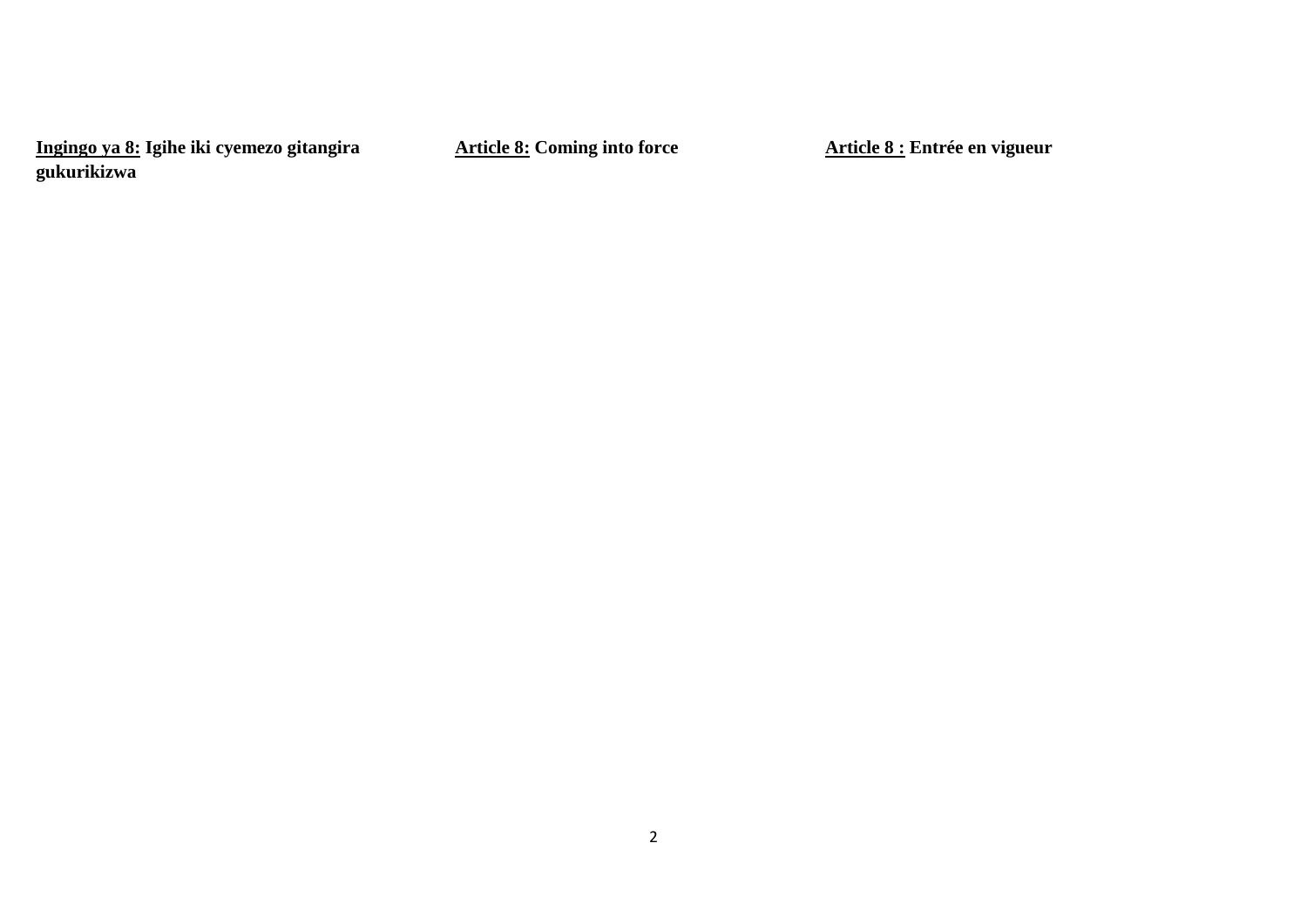#### **ICYEMEZO N°001/BD/WAT-/RURA/2019 CYO KU WA 30/01/2019 CYEREKERANYE NO KUVUGURURA IBICIRO BY' AMAZI MU DUCE TW'UMUJYI KU BAFATABUGUZI MU RWANDA RWANDA DECISION N°001/BD/WAT/RURA/2019 DECISION N°001/BD/WAT/RURA/2019 DU OF 30/01/2019 REVIEWING THE URBAN WATER END-USER TARIFFS 30/01/2019 PORTANT REVISION DES TARIFS D'EAU URBAIN POUR LES CONSOMMATEURS AU RWANDA**

**PREAMBLE** 

#### **IRANGASHINGIRO**

Inama Ngenzuramikorere y'Urwego rw'Igihugu rushinzwe kugenzura imikorere y'inzego zimwe z'imirimo ifitiye Igihugu akamaro (RURA);

Ishingiye ku Itegeko Nº09/2013 ryo ku wa 01/03/2013 rishyiraho Urwego rw'Igihugu rushinzwe kugenzura imikorere y'inzego zimwe z'imirimo ifitiye Igihugu akamaro (RURA) rikanagena inshingano, ububasha, imiterere, n'imikorere byarwo cyane cyane mu ngingo zaryo iya 2, iya 4, iya 7, iya 20, n'iya 24;

Imaze gusanga ko ari ngombwa kuvugurura ibiciro by'amazi ku bafatabuguzi hagamijwe kongerera Ikigo cya Water and Sanitation Corporation Limited (WASAC Ltd) ubushobozi bwo kwihaza mu rwego rw'imari mu buryo burambye n'ubwo gutanga serivisi nziza;

Pursuant to Law Nº09/2013 of 01/03/2013 establishing Rwanda Utilities Regulatory Authority (RURA) and determining its mission,

powers, organization and functioning especially

The Regulatory Board of the Rwanda Utilities

Regulatory Authority (RURA);

in Articles 2, 4, 7, 20 and 24;

Considering the need to review the water end user tariffs for ensuring the financial sustainability and improved quality of service by Water and Sanitation Corporation Limited (WASAC Ltd);

#### **PREAMBULE**

Le Conseil de Régulation de l'Autorité Rwandaise de Régulation de Certains Services d'Utilité Publique (RURA) ;

Vu la Loi Nº09/2013 du 01/03/2013 portant Création de l'Autorité Rwandaise de Régulation de Certains Services d'Utilité Publique (RURA) et déterminant sa mission, ses pouvoirs, son Organisation, et son Fonctionnement spécialement en ses articles 2, 4, 7, 20 et 24 ;

Considérant la nécessité de réviser les tarifs d'eau pour les consommateurs en vue d'assurer la viabilité financière et l'amélioration des services fournis par Water and Sanitation Corporation Limited (WASAC Ltd) ;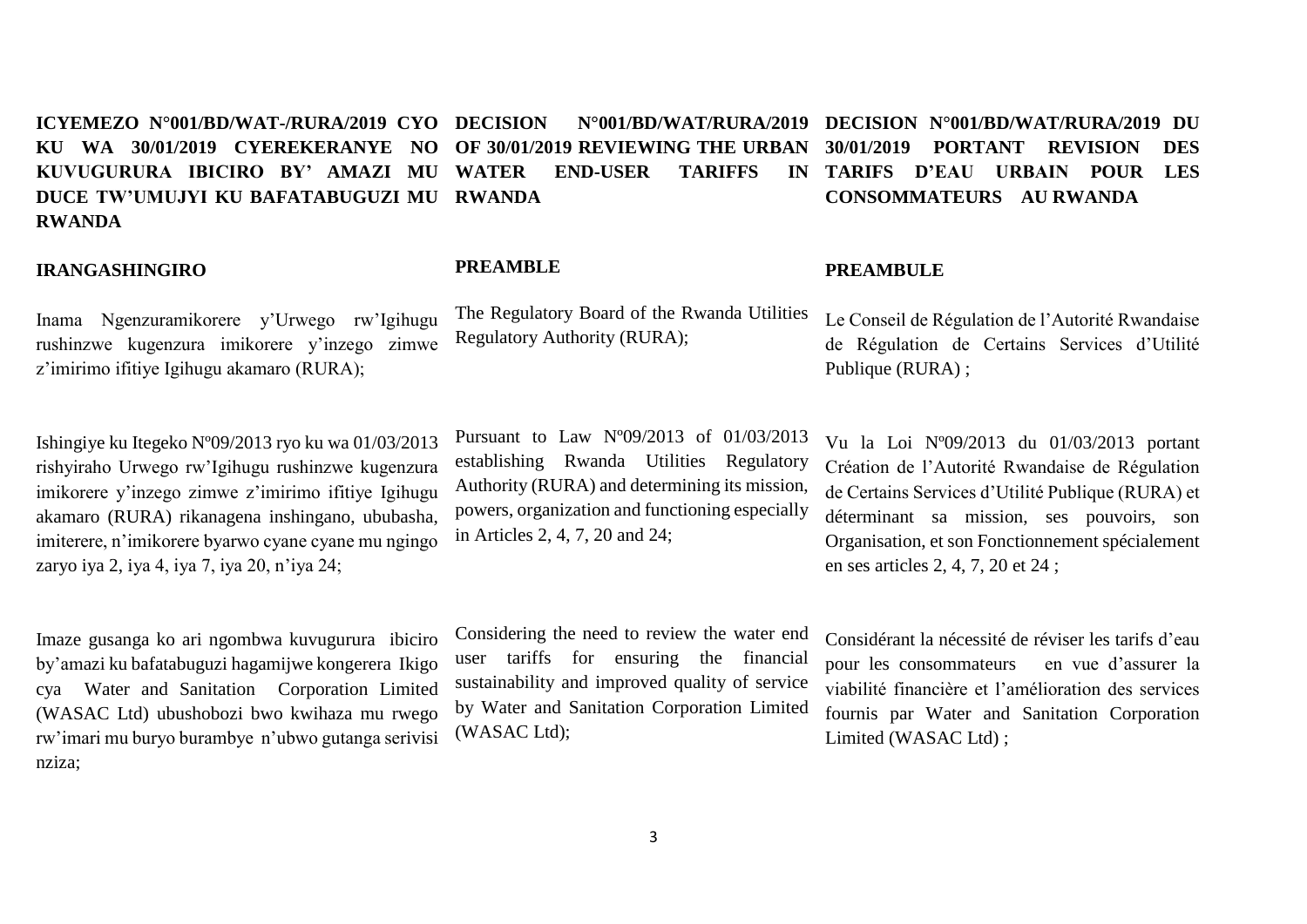n'abafatanyabikorwa batandukanye mu bijyanye concerned stakeholders on the proposed tariffs toutes les parties prenantes concernées sur les n'ikwirakwizwa ry'amazi ;

Imaze gusuzuma no kubifataho umwanzuro mu nama yayo yo ku wa 30/01/2019;

for water supply;

upon due consideration deliberation in its Session of 30/01/2019;

Ishingiye ku nama nyunguranabitekerezo Considering different consultations with all Considérant les différentes consultations avec tarifs proposés pour l'approvisionnement en eau ;

> Après examen et considération dans sa session du 30/01/2019 ;

### **YEMEJE KANDI ITANGAJE:**

**Ingingo ya mbere: Icyo iki cyemezo kigamije** 

Iki cyemezo kigamije kuvugurura ibiciro by'amazi ku bafatabuguzi mu Rwanda.

**Ingingo ya 2: Abarebwa n'iki cyemezo** 

Iki cyemezo kireba abafatabuguzi bose bari ku muyoboro w'Igihugu w'ikwirakwiza ry'amazi.

### **Ingingo ya 3: Ivugururwa ry'ibiciro by'amazi ku bafatabuguzi**

Ibiciro by'amazi ku bafatabuguzi bivuguruwe nk'uko bigaragara ku mugereka w'iki cyemezo.

#### **Article One: Purpose of this Decision**

**HEREBY DECIDES AND DECLARES:**

applicable water end user tariffs in Rwanda.

#### **Article 2: Scope of this Decision**

Network.

#### **Article 3: Review of water end-user tariffs**

The end user water tariffs are hereby reviewed as detailed in the annex of this decision.

## **AINSI DECIDE ET DECLARE :**

#### **Article Premier : Objet de la présente décision**

The purpose of this decision is to review the L'objet de cette décision est de réviser les tarifs d'eau applicables aux consommateurs au Rwanda.

#### **Article 2 : Champ d'application**

This decision shall apply to all customers La présente décision s'applique à tous les connected to the National Utility Water consommateurs connectés au réseau national d'approvisionnement en eau.

# **Article 3 : Révision des tarifs d'eau pour les consommateurs**

Les tarifs d'eau pour les consommateurs sont révisés tel que détaillé à l'annexe de la présente décision.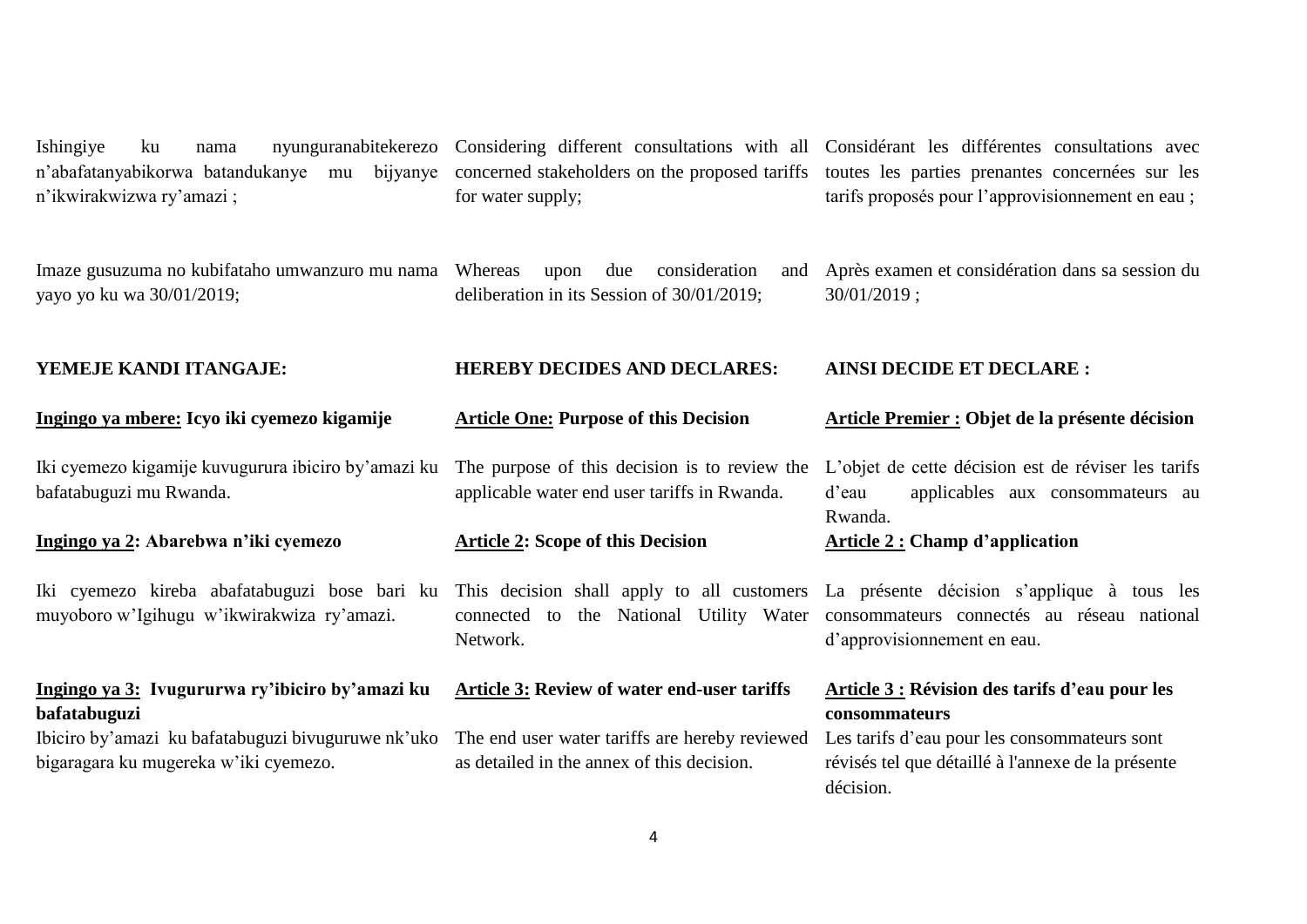| ijerekani ya litiro makumyabiri                                                                                                                                                                                                                                                                                   | twenty liters                                                                                                                      | par jerrican de vingt litres                                                                                                                                                                        |
|-------------------------------------------------------------------------------------------------------------------------------------------------------------------------------------------------------------------------------------------------------------------------------------------------------------------|------------------------------------------------------------------------------------------------------------------------------------|-----------------------------------------------------------------------------------------------------------------------------------------------------------------------------------------------------|
| Igiciro cy'amazi kuri buri mufatabuguzi ku ijerekani The end user tariff per jerrycan of twenty liters<br>ya litiro makumyabiri ku ivomo rusange ntabwo on public taps is hereby capped at twenty (20)<br>amafaranga<br>agomba<br>kurenga<br>habariwemo n'umusoro ku<br>makumyabiri (20)<br>nyongeragaciro (VAT). | y'u Rwanda Rwanda francs (VAT inclusive).                                                                                          | Le tarif d'eau pour chaque consommateur par<br>jerrican de vingt litres à la fontaine publique, ne<br>doit pas dépasser vingt (20) francs rwandais, la<br>taxe sur la valeur ajoutée (TVA) incluse. |
| Ingingo ya 5: Igiciro cy'amazi ku mufatabuguzi Article 5: Transboundary Water Tariff<br>wambukiranya umupaka                                                                                                                                                                                                      |                                                                                                                                    | Article 5 : Tarif d'eau transfrontalière                                                                                                                                                            |
| mufatabuguzi<br>cy'amazi<br>Igiciro<br>kuri<br>buri<br>wambukiranya<br>umupaka<br>ntagomba<br>kurenga<br>amafaranga y'u Rwanda ibihumbi bitatu n'amagana<br>atatu n'ijana na cumi na rimwe (3311) kuri metero<br>$(m^3)$<br>habariwemo<br>kibe<br>imwe<br>ku<br>umusoro<br>nyongeragaciro (VAT).                  | The transboundary water tariff is hereby capped<br>at three thousands three hundred eleven $(3,311)$<br>Frw/ $m3$ ) VAT inclusive. | Le tarif d'eau transfrontière ne doit dépasser mille<br>trois cent onze (3.311) francs rwandais, la taxe sur<br>la valeur ajoutée (TVA) incluse pour un mètre<br>cube $(1m^3)$ .                    |
| Ingingo ya 6: Ivanwaho ry'ingingo zinyuranyije Article 6: Repealing provision<br>n'iki cyemezo                                                                                                                                                                                                                    |                                                                                                                                    | <b>Article 6 : Disposition abrogatoire</b>                                                                                                                                                          |
| BD/ICA-CLIA/RURA/2015<br>002<br>Icyemezo no<br>kivanyweho.                                                                                                                                                                                                                                                        | $002/BD/ICA-$<br>The<br>Board<br>Decision<br>$n^{\rm o}$<br>CLIA/RURA/2015 is hereby repealed.                                     | La décision no 002/BD/ICA-CLIA/RURA/2015<br>est abrogée.                                                                                                                                            |

**Article 4: End-user tariff per jerrycan of**

**Article 4 : Tarif d'eau pour le consommateur** 

**Article 4: Igiciro cy'amazi ku mufatabuguzi ku**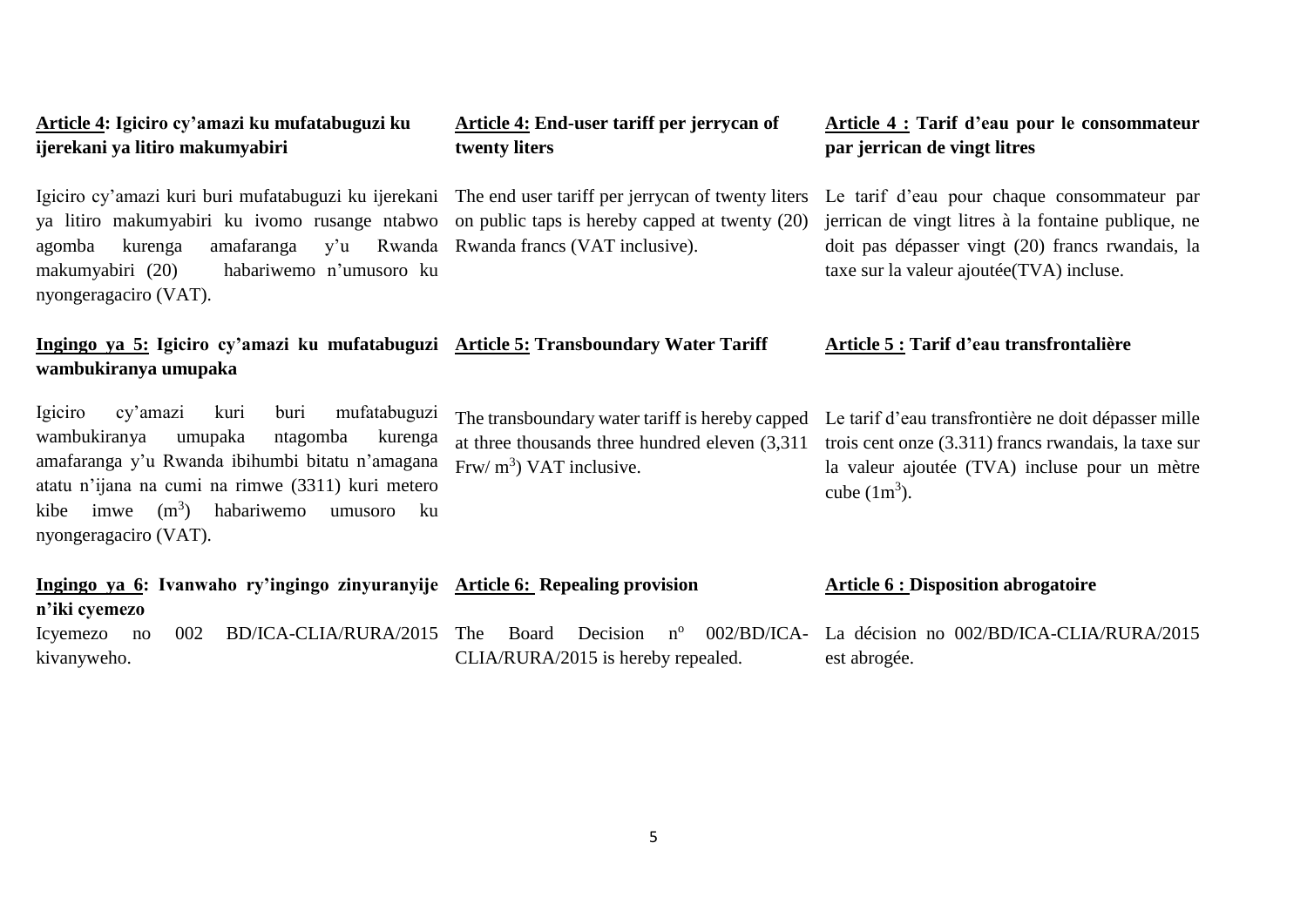| Ingingo ya 7: Kumenyekanisha no gutangaza                                                                                      |                                                                                                                                   | Article 7: Notification and publication of the Article 7: Notification et publication de la                        |
|--------------------------------------------------------------------------------------------------------------------------------|-----------------------------------------------------------------------------------------------------------------------------------|--------------------------------------------------------------------------------------------------------------------|
| icyemezo cy'Inama Ngenzuramikorere                                                                                             | <b>Board Decision</b>                                                                                                             | Décision du Conseil de Régulation                                                                                  |
| Umuyobozi Mukuru wa RURA ashinzwe gutangariza                                                                                  |                                                                                                                                   | The Director General of RURA is entrusted Le Directeur Général de RURA est chargé de la                            |
| iki cyemezo rubanda.                                                                                                           | with notification of the present Decision to the<br>general public.                                                               | notification de la présente décision au public.                                                                    |
| Ingingo ya 8: Igihe iki cyemezo gitangira<br>gukurikizwa                                                                       | <b>Article 8: Coming into force</b>                                                                                               | Article 8 : Entrée en vigueur                                                                                      |
| Iki cyemezo gitangira gukurikizwa ku munsi<br>cyashyiriweho umukono kandi gaciro kacyo gahera<br>tariki ya 1 Gashyantare 2019. | This decision shall come into force on the date<br>of its signature and shall take effect as of 1 <sup>st</sup><br>February 2019. | La présente décision entre en vigueur le jour de sa<br>signature et sort ses effets à partir du 1 février<br>2019. |
| Kigali, ku wa 30/01/2019                                                                                                       | <b>Kigali, on 30/01/2019</b>                                                                                                      | Kigali, le 30/01/2019.                                                                                             |
| $(s\acute{e})$                                                                                                                 | $(s\acute{e})$                                                                                                                    | $(s\acute{e})$                                                                                                     |
| $\mathbf{D}_{\mathbf{w}}$ Language $\mathbf{C}$ A T A D $\mathbf{D}_{\mathbf{w}}$                                              | $\mathbf{D}_{\mathbf{m}}$ Lenges $\mathbf{C}$ A T A D $\mathbf{D}_{\mathbf{r}}$                                                   | $\mathbf{D}_{\mathbf{m}}$ Lenges $\mathbf{C}$ A T A D $\mathbf{D}_{\mathbf{r}}$                                    |

**Dr Ignace GATARE Perezida w'Inama Ngenzuramikorere**  **Dr Ignace GATARE Chairperson of the Regulatory Board** **Dr Ignace GATARE Président du Conseil de Régulation**